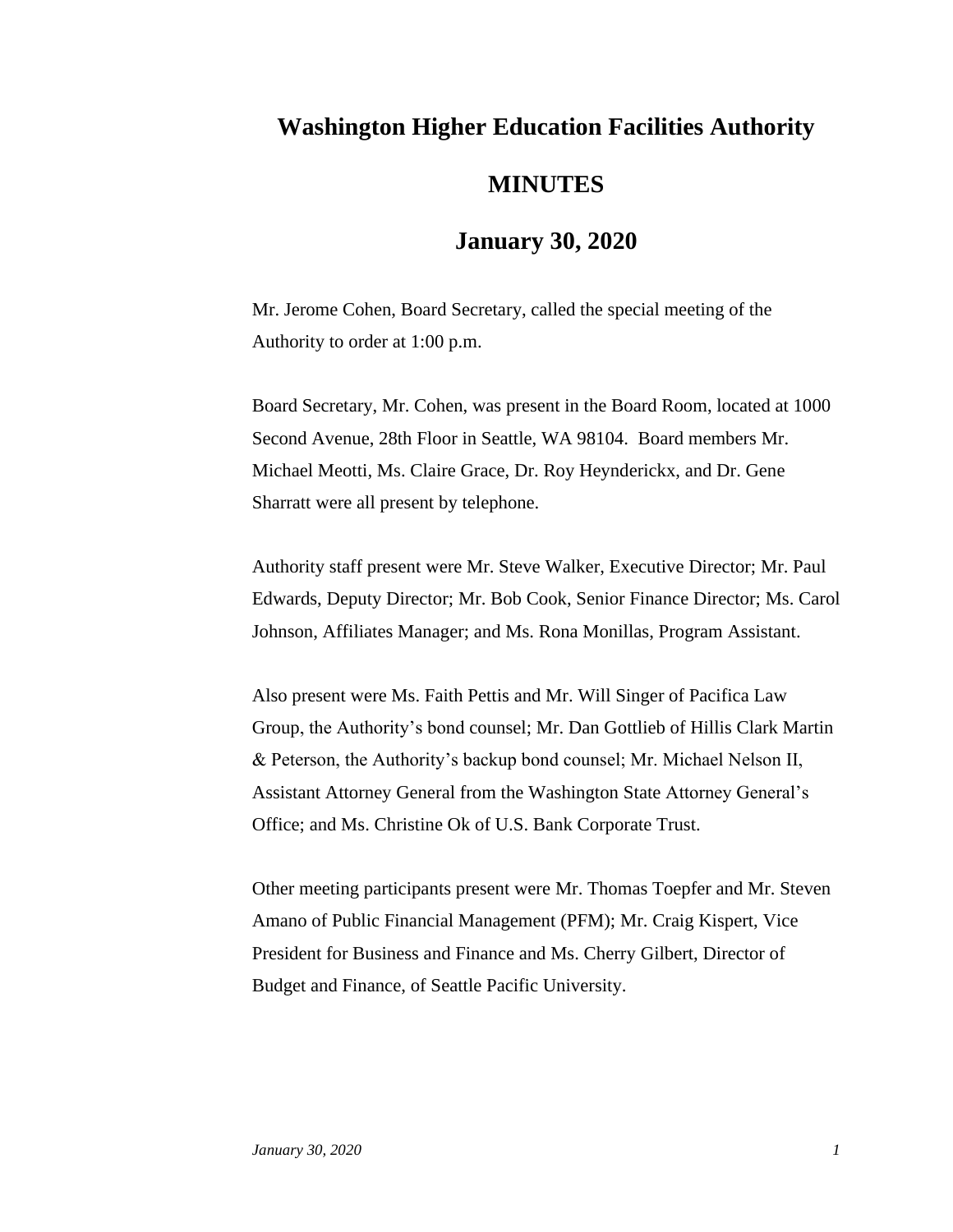| Introduction of the<br><b>New Executive</b><br><b>Director</b><br>Approval of the<br><b>Minutes</b>              | Mr. Cohen introduced the new Executive Director, Steve Walker. Mr. Cohen<br>shared a press release announcing Mr. Walker's new role as the Executive<br>Director for the Washington State Housing Finance Commission and the<br>Authority, an affiliate agency to the Commission.<br>Mr. Cohen asked for a motion to approve the minutes of the meeting held on<br>November 12, 2019. Ms. Grace made the motion, and it was seconded by Dr.<br>Sharratt. The minutes were approved unanimously, 5-0.                                                                                                                                                                                                                                   |
|------------------------------------------------------------------------------------------------------------------|----------------------------------------------------------------------------------------------------------------------------------------------------------------------------------------------------------------------------------------------------------------------------------------------------------------------------------------------------------------------------------------------------------------------------------------------------------------------------------------------------------------------------------------------------------------------------------------------------------------------------------------------------------------------------------------------------------------------------------------|
| <b>Action Item:</b><br><b>Approval of</b><br><b>Resolution</b><br>#20-01<br>for Seattle<br>Pacific<br>University | Mr. Cohen introduced Ms. Johnson, the Authority's Manager, to present the<br>staff recommendation for approval of Resolution No. 20-01.<br>Ms. Johnson stated that the board is considering a proposed issuance of tax-<br>exempt revenue and refunding revenue bonds and taxable revenue bonds for<br>Seattle Pacific University in an amount not to exceed \$91,000,000. She added<br>that the bonds will be issued in two series – one tax-exempt and the other<br>taxable.                                                                                                                                                                                                                                                         |
|                                                                                                                  | Ms. Johnson gave a brief summary of the transaction. She added that a public<br>hearing for this transaction was held on January 7, 2020.<br>Ms. Johnson said that the bonds are scheduled to close on March 2, 2020 and<br>are rated "A-" by Standard & Poor's (S&P). She further added that PFM's<br>preliminary estimate of the interest savings is \$1.7 million on a present value<br>basis.<br>Mr. Kispert thanked the Authority for the opportunity to move the transaction<br>forward. He said that in the last 20 years, the University has had very strong<br>cash flows and has been able to buy several properties near its campus using<br>existing cash flows. The University will probably recognize significant annual |

debt service savings and will be able to replenish close to \$25 million in cash.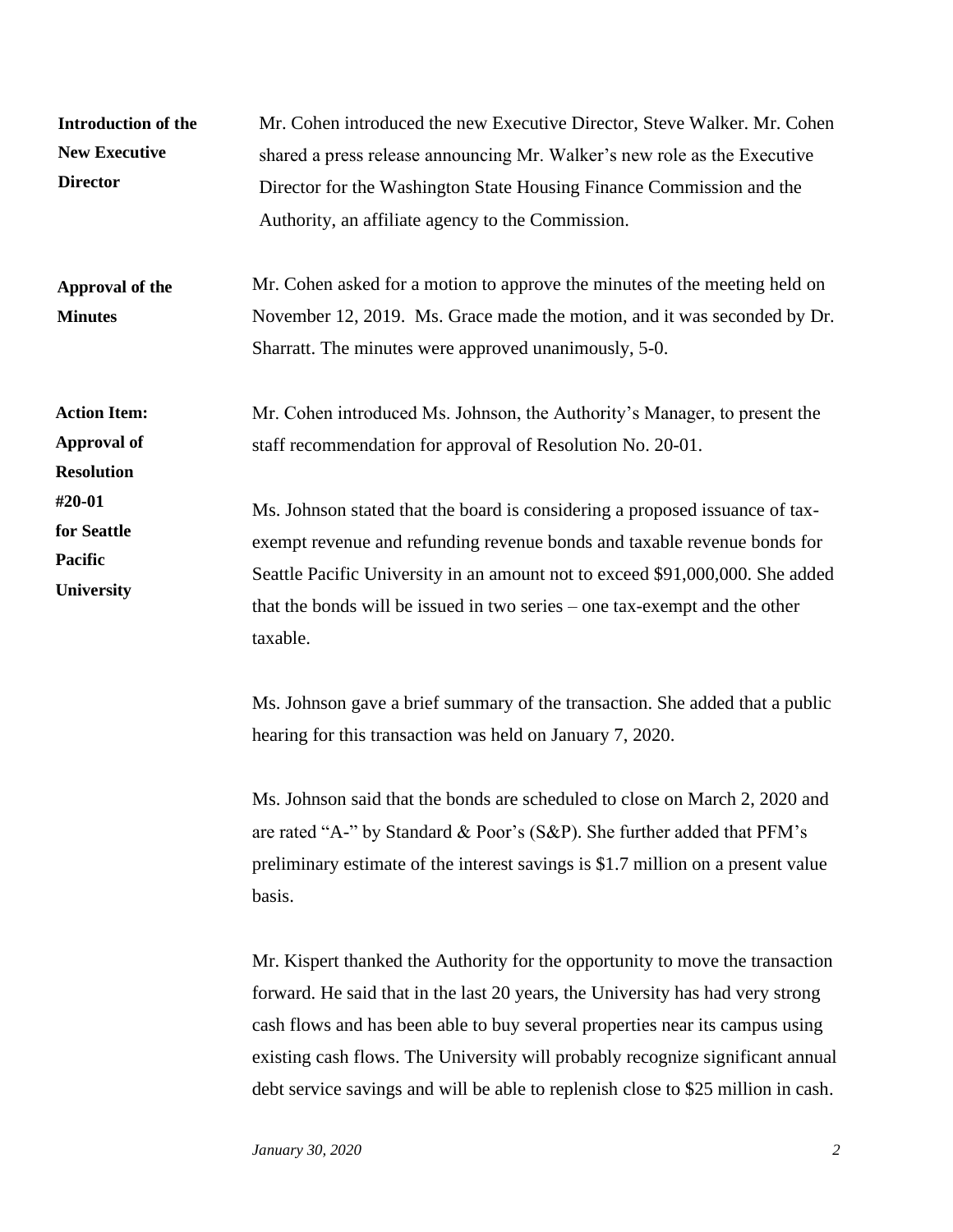He said that they are very excited to have this transaction happen in the next couple of weeks.

Mr. Toepfer, the University's financial advisor, said that they are excited about this transaction because the University was able to reduce their risk profile. He mentioned that the strong operating performance and wealth levels of the University helped in attaining their "A-" rating from S & P. He added that this is a fixed rate transaction.

Dr. Sharratt commended the work of the University. Ms. Grace congratulated the University on their very good operating history and added that she is pleased that the Authority is able to help the University.

Mr. Cohen asked for a motion to approve Resolution No. 20-01. Dr. Heynderickx made the motion, and it was seconded by Dr. Sharratt. The resolution was approved unanimously, 5-0.

Mr. Cohen introduced Ms. Johnson to present staff recommendations to approve the Interagency Agreement with the Washington State Student Achievement Council (WSAC).

Ms. Johnson presented a memo summarizing staff recommendations to authorize the Authority to enter into an Interagency Agreement with WSAC. She said that shared contracted services is a common practice among state agencies. She highlighted that the purpose of this agreement is to provide WSAC with financial advisory services and support for the new Washington Student Loan Refinancing Program created by the 2019 Workforce Education Investment Act. She added that under the Agreement, WSAC would be utilizing the services of Baker Tilly Municipal Advisors, LLC, one of the Authority's contracted financial advisors.

**Action Item: Approval of Interagency Agreement with the Washington Student Achievement Council (WSAC)**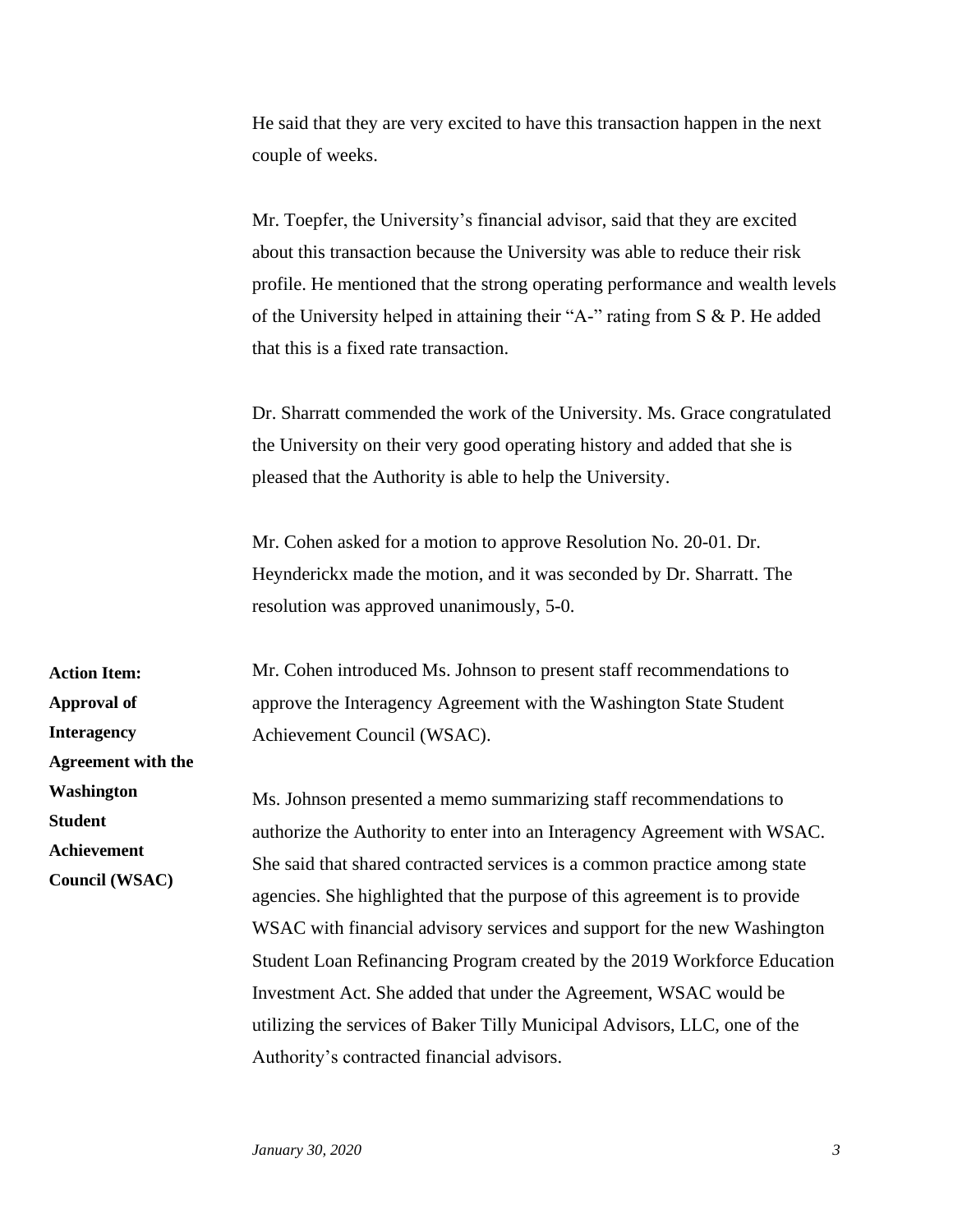Mr. Meotti added that this kind of arrangement is what state agencies do when they are looking for professional services in areas in which they are not a regular consumer. He added that WSAC does not normally use a financial advisor.

Mr. Cohen asked if the service of a financial advisor will enable WSAC to do their work on the Student Loan Financing Program. Mr. Meotti said that this will enable them to conduct the Request for Proposals (RFP) and Request for Information (RFI).

Ms. Grace asked if the Authority will help design and implement the program. Mr. Meotti said that WSAC is simply asking the Authority to give them access to Baker Tilly's advice as they conduct the RFP and RFI.

Ms. Johnson stated that Mike Meotti will be recusing himself from the vote on this motion since he is the Executive Director of WSAC.

Mr. Cohen asked for a motion to approve the Interagency Agreement with the WSAC and to delegate to the WHEFA Executive Director the authority to negotiate the final terms and execute the Agreement. Ms. Grace moved the motion, and it was seconded by Dr. Sharratt. The Interagency Agreement was approved unanimously with one recusal.

Mr. Cohen postponed action on Resolution No. 20-02 authorizing investment of WHEFA monies in the Local Government Investment Pool (LGIP) until the next regularly scheduled board meeting. Board members needed more time to review the Resolution and the LGIP Prospectus. **Action Item: Review and Act on Resolution #20-02**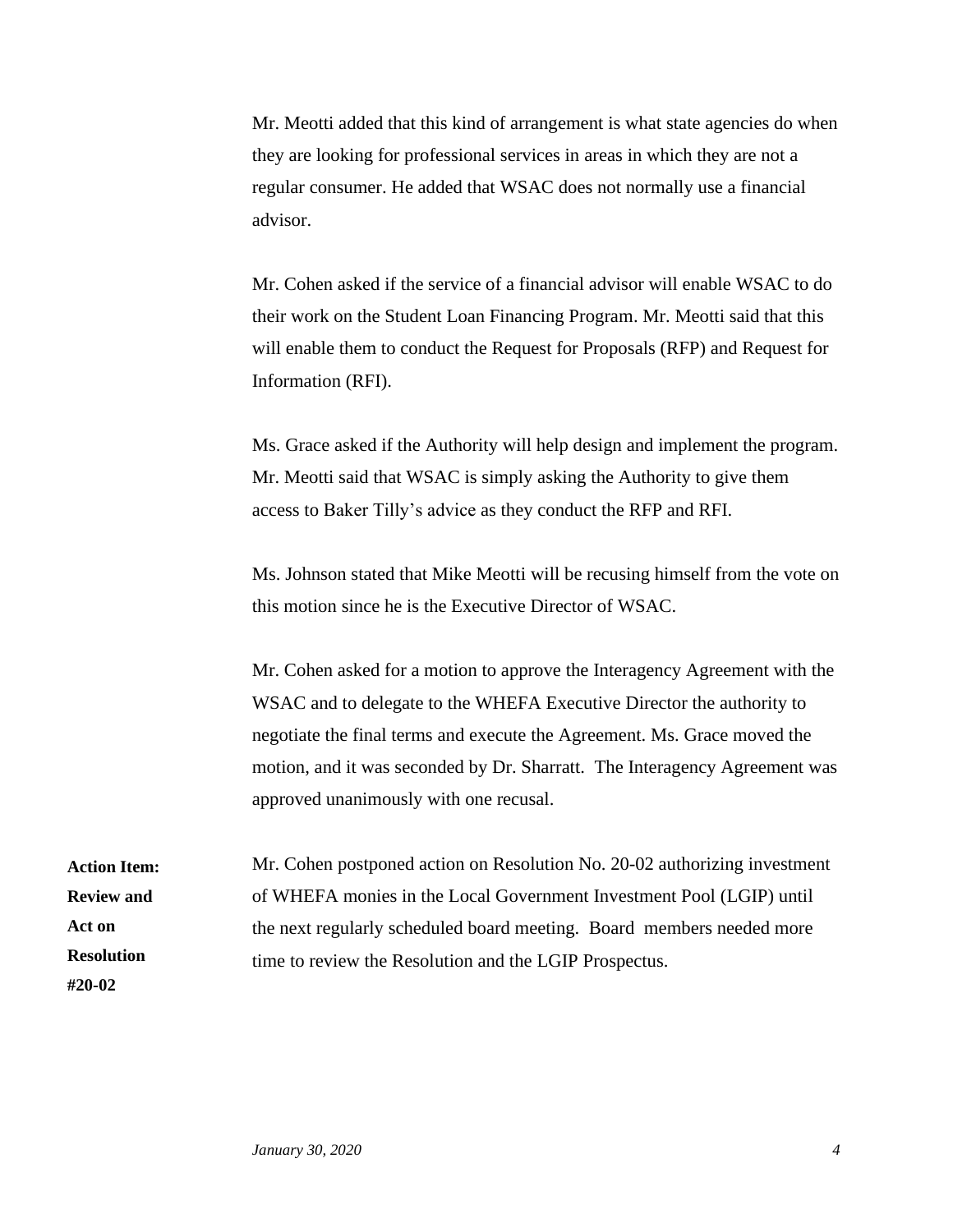| <b>Action Item:</b><br><b>Acceptance of</b><br>the Financial | Mr. Cohen then introduced Mr. Cook to present the financial statement for<br>consideration.                                                                                                                                                                                                                                                                                                                                                                                                                                    |
|--------------------------------------------------------------|--------------------------------------------------------------------------------------------------------------------------------------------------------------------------------------------------------------------------------------------------------------------------------------------------------------------------------------------------------------------------------------------------------------------------------------------------------------------------------------------------------------------------------|
| <b>Statement</b>                                             | Mr. Cook stated that the unaudited financial statements for the period ending<br>December 31, 2019, show assets of just over \$1.49 million and approximately<br>\$341,000 of liabilities, leaving just over \$1.1 million in net assets. He added<br>that unrestricted revenue was approximately \$383,000. Half of the revenue<br>was from reinstating the 6 basis point fee on outstanding bond balances. Mr.<br>Cook said that expenses to date are approximately \$209,000, leaving a net<br>position of about \$173,000. |
|                                                              | Ms. Grace moved acceptance of the financial statements, and it was seconded<br>by Dr. Heynderickx. The motion was approved unanimously, 5-0.                                                                                                                                                                                                                                                                                                                                                                                   |
| <b>Invoice for</b><br><b>Services</b>                        | Mr. Cohen then asked Mr. Cook to present the invoice for services.<br>Mr. Cook stated that the invoice from the Housing Finance Commission for<br>October 1, 2019 through December 31, 2019 has been reviewed and approved<br>for payment by the Treasurer, Ms. Grace.                                                                                                                                                                                                                                                         |
| <b>Market Update</b>                                         | Mr. Cohen introduced Mr. Toepfer to present the market update.                                                                                                                                                                                                                                                                                                                                                                                                                                                                 |
|                                                              | Mr. Toepfer reported that the market has been steady noting unemployment at<br>3.5% and slow growth of the Gross Domestic Product (GDP).                                                                                                                                                                                                                                                                                                                                                                                       |
|                                                              | Mr. Toepfer stated that the Federal Reserve announced that there will be no<br>rate change. He added that consumer spending changed from moderate to<br>strong and that the economy has been driven by the U.S. consumers for the<br>longest time recorded.                                                                                                                                                                                                                                                                    |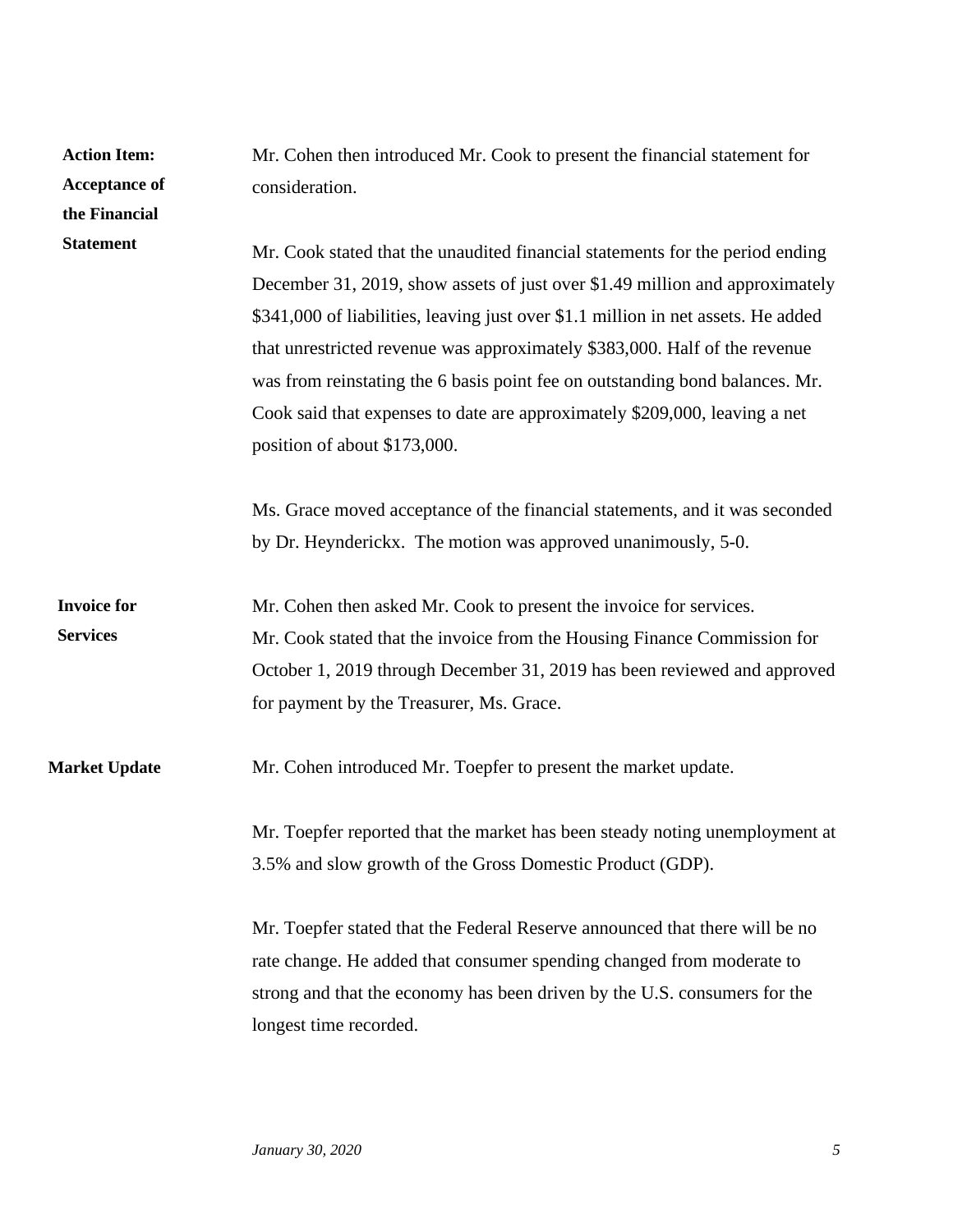|                                           | Mr. Toepfer stated interest rates have been down about 1% compared to last<br>year and emphasized that this is a great market for borrowers to be in. He |
|-------------------------------------------|----------------------------------------------------------------------------------------------------------------------------------------------------------|
|                                           | showed a graph indicating that new issuance was up 22% in 2019 compared to                                                                               |
|                                           | 2018. He said that municipal bond funds have seen inflows throughout 2019,                                                                               |
|                                           | providing strong demand for tax-exempt debt.                                                                                                             |
| <b>Bond Issue</b><br><b>Status Report</b> | Mr. Cohen asked Mr. Edwards to present the bond issue status report.                                                                                     |
|                                           | Mr. Edwards stated that the next potential bond issue is approximately \$16                                                                              |
|                                           | million for Walla Walla University. The transaction is expected to be                                                                                    |
|                                           | approved by the University's board on January 31, 2020. He added that the                                                                                |
|                                           | Authority is expecting to receive an application soon thereafter.                                                                                        |
|                                           | Mr. Edwards presented other potential bond issues from Seattle University,                                                                               |
|                                           | Heritage University, and Pacific Northwest University of Health Sciences                                                                                 |
|                                           | totaling about \$93 million.                                                                                                                             |
|                                           | Mr. Edwards highlighted that this fiscal year the Authority has successfully                                                                             |
|                                           | closed three bond issues totaling \$118,765,000 with estimated present value                                                                             |
|                                           | (PV) savings of \$3,274,236. He added that after SPU's closing on March 2,                                                                               |
|                                           | 2020, estimated total bonds issued in the current fiscal year will be                                                                                    |
|                                           | \$209,765,000 with total estimated PV savings of \$5,341,176.                                                                                            |
| <b>Executive</b><br>Director's            | Mr. Cohen then asked Mr. Walker to present the Executive Director's report.                                                                              |
| <b>Report</b>                             | Mr. Walker presented the Authority's annual report and thanked the staff for                                                                             |
|                                           | their efforts in creating it.                                                                                                                            |
|                                           | Mr. Walker announced that Dr. Heynderickx's second term on the WHEFA                                                                                     |
|                                           | board will end on March 26. He recognized Dr. Heynderickx for his eight                                                                                  |
|                                           | years of service as a board member to the Authority. Mr. Walker added that                                                                               |